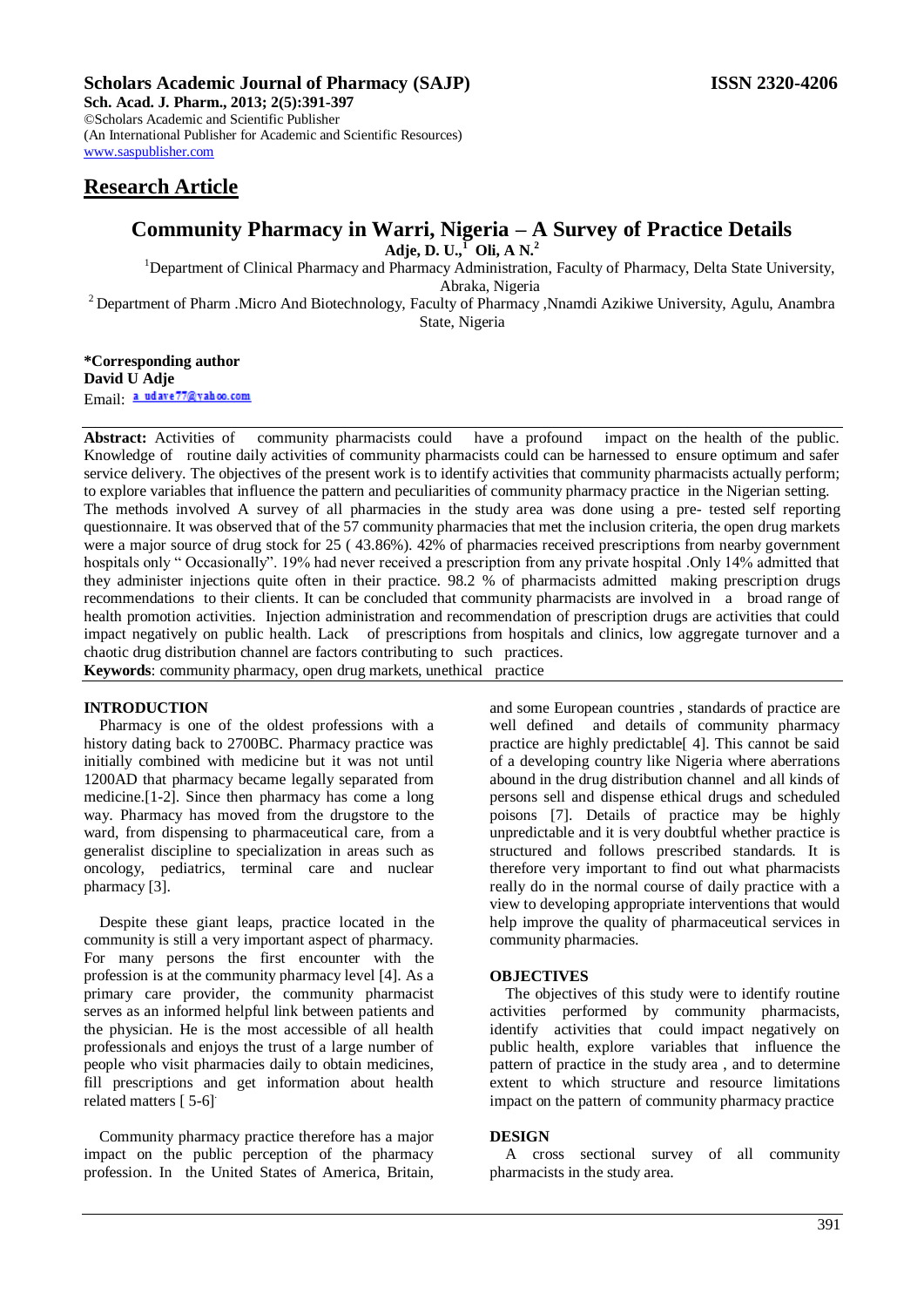#### **METHODS**

A self reporting pre tested questionnaire exploring various aspects of pharmacy practice was the main instrument of data collection. Section A dealt with demographic data. Section B examined structural details while section C explored practice details. The last section elicited response regarding possible solutions to identified problems. Only retail pharmacies with demonstrable evidence of presence of a registered pharmacist were included in the study. Pharmacy premises were excluded from the survey if the presence of a registered pharmacist could not be established.

#### **RESULTS**

There was urban predominance (80%) in the location of pharmacies surveyed. More registered pharmacies (84%) were pharmacist owned. 61% of pharmacists surveyed had no additional qualifications. The doctor of pharmacy degree was the most common among additional qualifications among community pharmacists . Details of the demographic characteristics of pharmacies and pharmacists surveyed are shown in tables 1 and 2.

| Table 1: Demographic characteristics of pharmacies surveyed |
|-------------------------------------------------------------|
|-------------------------------------------------------------|

| <b>Item</b>                          | No. $(\% )$ |  |  |
|--------------------------------------|-------------|--|--|
| <b>Facility</b>                      |             |  |  |
| Location                             |             |  |  |
| Urban                                | 46(80.7)    |  |  |
| Sub Urban                            | 10(17.5)    |  |  |
| Rural                                | 1(1.8)      |  |  |
|                                      |             |  |  |
| <b>Proximity to Govt. Hospital</b>   |             |  |  |
| Very Near                            | 6(10.5)     |  |  |
| Near                                 | 11(19.3)    |  |  |
| Far                                  | 40(70.2)    |  |  |
|                                      |             |  |  |
| <b>Proximity to Private Hospital</b> |             |  |  |
| Very Near                            | 8(14.0)     |  |  |
| Near                                 | 21(36.8)    |  |  |
| Far                                  | 28(49.2)    |  |  |
|                                      |             |  |  |
| Ownership                            |             |  |  |
| Pharmacist Owned                     | 48(84.2)    |  |  |
| Non Pharmacist Owned                 | 9(15.8)     |  |  |
|                                      |             |  |  |
| <b>Size</b>                          |             |  |  |
| Large                                | 8(14)       |  |  |
| Average                              | 40(70.2)    |  |  |
| Small                                | 8(14)       |  |  |
| Very Small                           | 1(1.8)      |  |  |
|                                      |             |  |  |
| Daily Sales(NAIRA)                   |             |  |  |
| $\leq 5000$                          | 8(14)       |  |  |
| $6 - 10000$                          | 2(3.5)      |  |  |
| $11 - 15000$                         | 17(29.8)    |  |  |
| $16 - 20000$                         | 2(3.5)      |  |  |
| $21 - 25000$                         | 7(12.3)     |  |  |
| $26 - 30000$                         | 2(3.5)      |  |  |
| $31 - 35000$                         | 2(3.5)      |  |  |
| $36 - 40000$                         | 3(5.5)      |  |  |
| >40000                               | 6(10.5)     |  |  |
| Undisclosed                          | 8(14)       |  |  |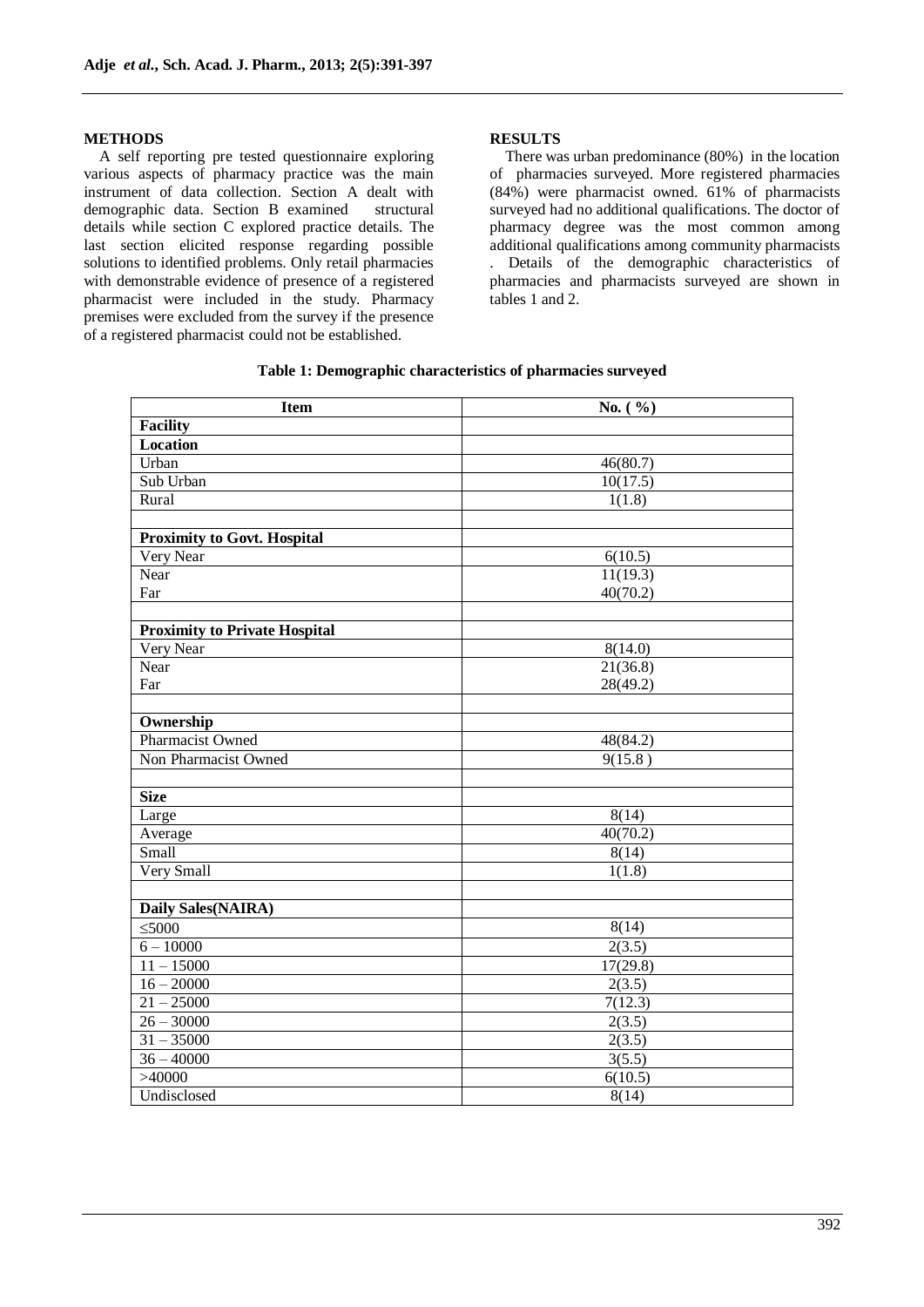| <b>ITEM</b>                                   | No. %           |  |  |
|-----------------------------------------------|-----------------|--|--|
| <b>Additional Qualification</b>               |                 |  |  |
| Pharm. D.                                     | 10(7.5)         |  |  |
| M. Pharm                                      | 2(3.5)          |  |  |
| FPC Pharm                                     | 3(5.3)          |  |  |
| <b>MBA</b>                                    | 2(3.5)          |  |  |
| <b>MPH</b>                                    | 3(5.3)          |  |  |
| Pharm D/Fpc Pharm                             | 1(1.8)          |  |  |
| Pharm D, Fpc Pharm, MBA                       | 1(1.8)          |  |  |
| None                                          | 35(61)          |  |  |
|                                               |                 |  |  |
| <b>Length of Practice (Years)</b>             |                 |  |  |
| $1 - 5$                                       | 10(17.5)        |  |  |
| $6 - 10$                                      | 11(19.3)        |  |  |
| $11 - 15$                                     | 11(19.3)        |  |  |
| $16 - 20$                                     | 9(15.8)         |  |  |
| $21 - 30$                                     | 10(17.5)        |  |  |
| >30                                           | 8(10.61)        |  |  |
|                                               |                 |  |  |
| <b>Computer Literacy</b>                      |                 |  |  |
| Yes                                           | 44(77.2)        |  |  |
| <b>Computer Skills</b>                        |                 |  |  |
| $(scale 1-5, mid point 3)$                    |                 |  |  |
| Microsoft Word                                | $2.39 \pm 1.36$ |  |  |
| Microsoft Excel                               | $1.88 \pm 1.4$  |  |  |
| <b>Power Point</b>                            | $1.65 \pm 1.4$  |  |  |
| Use of statistical packages                   | $1.37 \pm 1.3$  |  |  |
| Use of search engines                         | $2.68 \pm 1.1$  |  |  |
| Use of internet to solve therapeutic problems | $2.53 \pm 2.97$ |  |  |
| Use of internet for research                  | $2.53 \pm 1.3$  |  |  |

42.1 % of pharmacists indicated that the open drug markets were a major source of their stock. 54% admitted that they obtained drugs from the open markets quite often. These drugs include thermo labile drugs for which the open markets were a primary source for nearly 30% of the pharmacies. 28.1% admitted that they are either not sure or not confident of the quality of vaccines they stock. In the event that the open markets are scrapped, 35% of pharmacists surveyed indicated that they would have difficulty in stocking the desired range of drugs while 43.9% said they would have difficulty in obtaining drugs at competitive prices. Apart from unavailability of tablet splitting devices and cholesterol meter resource availability profile for pharmacies surveyed was average as shown in table 3.

The rate of incoming prescriptions to pharmacies was generally very low with 42% and 35 % of pharmacy premises claiming that they only received prescriptions occasionally from government and private hospitals respectively. 19% of pharmacy premises claimed that they had never ever received any prescriptions from private hospitals.

About 14% of pharmacists admitted administering injections frequently while 26.4% and 63.2% said they never administer injections by intramuscular and intravenous routes respectively. 64.9% of those who administer injections admitted that they would administer injections without a prescription. Only 8 % indicated they would administer injections by iv route if the patient presented with a doctors prescription. The most commonly administered injectable drugs were analgesics (31,57%) ,followed by anti malarial (29.9%) and injectable contraceptives(11%) while the least common were penicillins (7%) and narcotic analgesics(1.8%). Of those who administer injections, almost 24% admitted to having experienced some form of adverse drug reactions in patients resulting from administering injections , the most common being Abscess(19.3%) , followed by anaphylactic reactions (3.5%) and cutaeneous reactions(1.8%). Only a few 17.6% believed that their income would be drastically reduced if they were to stop administering injections.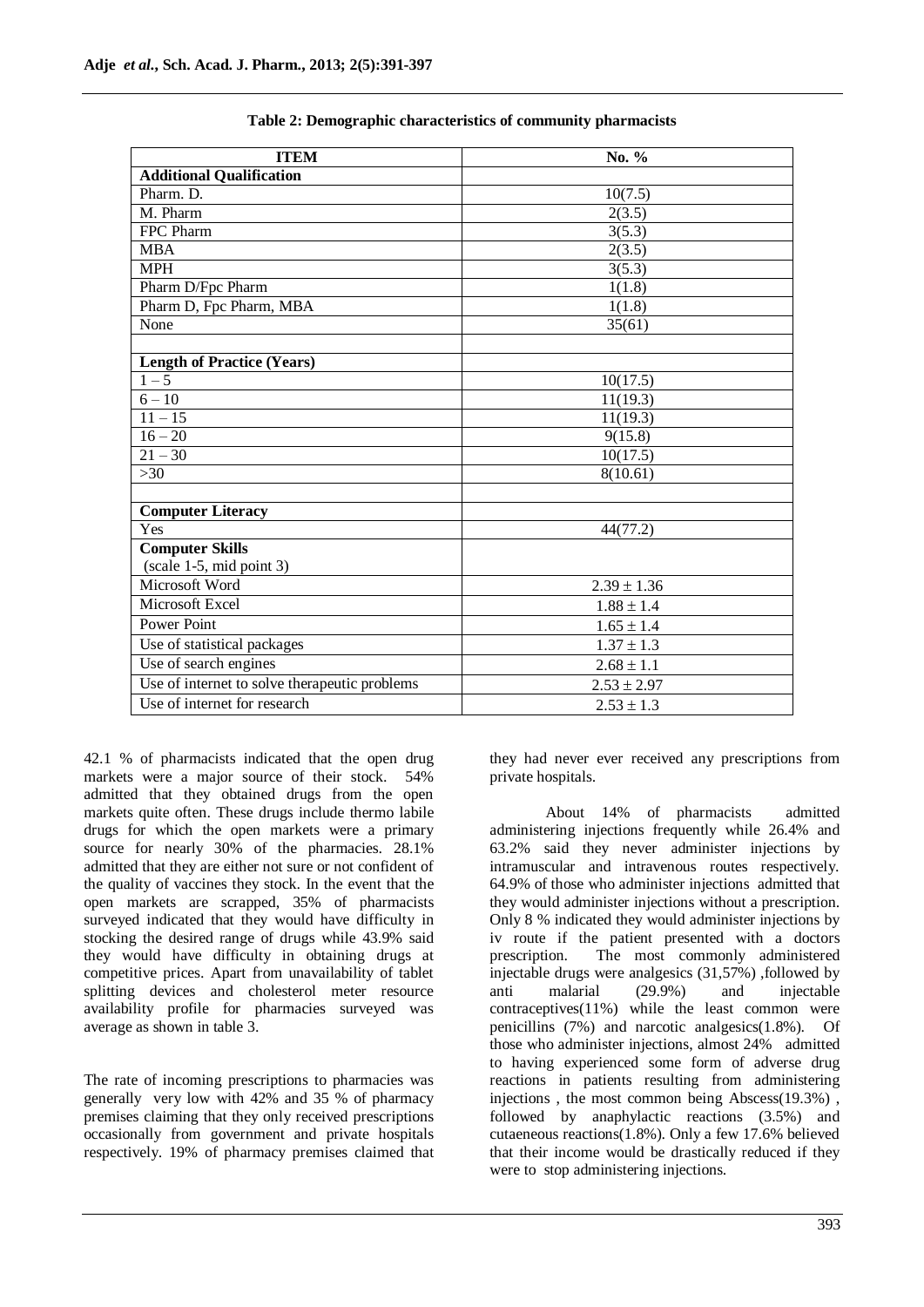98.26 % of pharmacists surveyed admitted making drug recommendations to patients irrespective of the nature of the drug.. 60.2% specifically admitted recommending ethical products including antibiotics to their patients. Further details of practice are shown in Tables 4 and 5

| Answers $(\% )$ n=57<br>Functioning Air Conditioner<br>$\overline{15}$ (26.3)<br>37(64.9)<br>Refrigerator<br>Computer<br>41(71.9)<br><b>Weighing Scale</b><br>48(84.2)<br>Meter Rule<br>19 (33.4)<br>Sphigmomanometer<br>54 (94.8)<br>Glucose meter<br>12(21.1)<br>Cholesterol meter<br>2(3.5)<br>Thermometer<br>Digital<br>38 (68.4)<br>Mercury<br>24(42.1)<br><b>Tablet Splitter</b><br>6(10.5)<br><b>Tablet Crusher</b><br>2(3.5)<br><b>Pregnancy Test Strips</b><br>51(89.5)<br>Weight/Height Chart<br>13(22.1)<br><b>Malaria Parasite Test Kits</b><br>14(24.6)<br><b>Patient Education Leaflets</b><br>33 (57.9)<br><b>Number of Reference Books</b><br>1(1.8)<br>1<br>$\overline{2}$<br>6(10.5)<br>3<br>13 (22.8)<br>$\overline{4}$<br>23(40.4)<br>5<br>8(14)<br>6<br>2(3.5)<br><b>Number of Support Staff</b><br>3(5.3)<br>$\mathbf{0}$<br>$1 - 2$<br>28(48.1)<br>$3-4$<br>20(35.1)<br>$5 - 6$<br>5(8.8)<br>$7 - 8$<br>1(1.8)<br><b>Availability of Pharmacist</b><br>All the time<br>6(10.5)<br>Most of the day<br>36(63.2)<br>Mornings only<br>5(8.8)<br>Evenings only<br>9(15.8)<br><b>Reasons for Absence of Pharmacist</b><br>Rest<br>12(21.1)<br>Travel<br>7(12.3)<br>Purchase drugs /other business<br>14(24.6) | <b>Item</b> | <b>Number of Positive</b> |  |  |
|--------------------------------------------------------------------------------------------------------------------------------------------------------------------------------------------------------------------------------------------------------------------------------------------------------------------------------------------------------------------------------------------------------------------------------------------------------------------------------------------------------------------------------------------------------------------------------------------------------------------------------------------------------------------------------------------------------------------------------------------------------------------------------------------------------------------------------------------------------------------------------------------------------------------------------------------------------------------------------------------------------------------------------------------------------------------------------------------------------------------------------------------------------------------------------------------------------------------------------|-------------|---------------------------|--|--|
|                                                                                                                                                                                                                                                                                                                                                                                                                                                                                                                                                                                                                                                                                                                                                                                                                                                                                                                                                                                                                                                                                                                                                                                                                                |             |                           |  |  |
|                                                                                                                                                                                                                                                                                                                                                                                                                                                                                                                                                                                                                                                                                                                                                                                                                                                                                                                                                                                                                                                                                                                                                                                                                                |             |                           |  |  |
|                                                                                                                                                                                                                                                                                                                                                                                                                                                                                                                                                                                                                                                                                                                                                                                                                                                                                                                                                                                                                                                                                                                                                                                                                                |             |                           |  |  |
|                                                                                                                                                                                                                                                                                                                                                                                                                                                                                                                                                                                                                                                                                                                                                                                                                                                                                                                                                                                                                                                                                                                                                                                                                                |             |                           |  |  |
|                                                                                                                                                                                                                                                                                                                                                                                                                                                                                                                                                                                                                                                                                                                                                                                                                                                                                                                                                                                                                                                                                                                                                                                                                                |             |                           |  |  |
|                                                                                                                                                                                                                                                                                                                                                                                                                                                                                                                                                                                                                                                                                                                                                                                                                                                                                                                                                                                                                                                                                                                                                                                                                                |             |                           |  |  |
|                                                                                                                                                                                                                                                                                                                                                                                                                                                                                                                                                                                                                                                                                                                                                                                                                                                                                                                                                                                                                                                                                                                                                                                                                                |             |                           |  |  |
|                                                                                                                                                                                                                                                                                                                                                                                                                                                                                                                                                                                                                                                                                                                                                                                                                                                                                                                                                                                                                                                                                                                                                                                                                                |             |                           |  |  |
|                                                                                                                                                                                                                                                                                                                                                                                                                                                                                                                                                                                                                                                                                                                                                                                                                                                                                                                                                                                                                                                                                                                                                                                                                                |             |                           |  |  |
|                                                                                                                                                                                                                                                                                                                                                                                                                                                                                                                                                                                                                                                                                                                                                                                                                                                                                                                                                                                                                                                                                                                                                                                                                                |             |                           |  |  |
|                                                                                                                                                                                                                                                                                                                                                                                                                                                                                                                                                                                                                                                                                                                                                                                                                                                                                                                                                                                                                                                                                                                                                                                                                                |             |                           |  |  |
|                                                                                                                                                                                                                                                                                                                                                                                                                                                                                                                                                                                                                                                                                                                                                                                                                                                                                                                                                                                                                                                                                                                                                                                                                                |             |                           |  |  |
|                                                                                                                                                                                                                                                                                                                                                                                                                                                                                                                                                                                                                                                                                                                                                                                                                                                                                                                                                                                                                                                                                                                                                                                                                                |             |                           |  |  |
|                                                                                                                                                                                                                                                                                                                                                                                                                                                                                                                                                                                                                                                                                                                                                                                                                                                                                                                                                                                                                                                                                                                                                                                                                                |             |                           |  |  |
|                                                                                                                                                                                                                                                                                                                                                                                                                                                                                                                                                                                                                                                                                                                                                                                                                                                                                                                                                                                                                                                                                                                                                                                                                                |             |                           |  |  |
|                                                                                                                                                                                                                                                                                                                                                                                                                                                                                                                                                                                                                                                                                                                                                                                                                                                                                                                                                                                                                                                                                                                                                                                                                                |             |                           |  |  |
|                                                                                                                                                                                                                                                                                                                                                                                                                                                                                                                                                                                                                                                                                                                                                                                                                                                                                                                                                                                                                                                                                                                                                                                                                                |             |                           |  |  |
|                                                                                                                                                                                                                                                                                                                                                                                                                                                                                                                                                                                                                                                                                                                                                                                                                                                                                                                                                                                                                                                                                                                                                                                                                                |             |                           |  |  |
|                                                                                                                                                                                                                                                                                                                                                                                                                                                                                                                                                                                                                                                                                                                                                                                                                                                                                                                                                                                                                                                                                                                                                                                                                                |             |                           |  |  |
|                                                                                                                                                                                                                                                                                                                                                                                                                                                                                                                                                                                                                                                                                                                                                                                                                                                                                                                                                                                                                                                                                                                                                                                                                                |             |                           |  |  |
|                                                                                                                                                                                                                                                                                                                                                                                                                                                                                                                                                                                                                                                                                                                                                                                                                                                                                                                                                                                                                                                                                                                                                                                                                                |             |                           |  |  |
|                                                                                                                                                                                                                                                                                                                                                                                                                                                                                                                                                                                                                                                                                                                                                                                                                                                                                                                                                                                                                                                                                                                                                                                                                                |             |                           |  |  |
|                                                                                                                                                                                                                                                                                                                                                                                                                                                                                                                                                                                                                                                                                                                                                                                                                                                                                                                                                                                                                                                                                                                                                                                                                                |             |                           |  |  |
|                                                                                                                                                                                                                                                                                                                                                                                                                                                                                                                                                                                                                                                                                                                                                                                                                                                                                                                                                                                                                                                                                                                                                                                                                                |             |                           |  |  |
|                                                                                                                                                                                                                                                                                                                                                                                                                                                                                                                                                                                                                                                                                                                                                                                                                                                                                                                                                                                                                                                                                                                                                                                                                                |             |                           |  |  |
|                                                                                                                                                                                                                                                                                                                                                                                                                                                                                                                                                                                                                                                                                                                                                                                                                                                                                                                                                                                                                                                                                                                                                                                                                                |             |                           |  |  |
|                                                                                                                                                                                                                                                                                                                                                                                                                                                                                                                                                                                                                                                                                                                                                                                                                                                                                                                                                                                                                                                                                                                                                                                                                                |             |                           |  |  |
|                                                                                                                                                                                                                                                                                                                                                                                                                                                                                                                                                                                                                                                                                                                                                                                                                                                                                                                                                                                                                                                                                                                                                                                                                                |             |                           |  |  |
|                                                                                                                                                                                                                                                                                                                                                                                                                                                                                                                                                                                                                                                                                                                                                                                                                                                                                                                                                                                                                                                                                                                                                                                                                                |             |                           |  |  |
|                                                                                                                                                                                                                                                                                                                                                                                                                                                                                                                                                                                                                                                                                                                                                                                                                                                                                                                                                                                                                                                                                                                                                                                                                                |             |                           |  |  |
|                                                                                                                                                                                                                                                                                                                                                                                                                                                                                                                                                                                                                                                                                                                                                                                                                                                                                                                                                                                                                                                                                                                                                                                                                                |             |                           |  |  |
|                                                                                                                                                                                                                                                                                                                                                                                                                                                                                                                                                                                                                                                                                                                                                                                                                                                                                                                                                                                                                                                                                                                                                                                                                                |             |                           |  |  |
|                                                                                                                                                                                                                                                                                                                                                                                                                                                                                                                                                                                                                                                                                                                                                                                                                                                                                                                                                                                                                                                                                                                                                                                                                                |             |                           |  |  |
|                                                                                                                                                                                                                                                                                                                                                                                                                                                                                                                                                                                                                                                                                                                                                                                                                                                                                                                                                                                                                                                                                                                                                                                                                                |             |                           |  |  |
|                                                                                                                                                                                                                                                                                                                                                                                                                                                                                                                                                                                                                                                                                                                                                                                                                                                                                                                                                                                                                                                                                                                                                                                                                                |             |                           |  |  |
|                                                                                                                                                                                                                                                                                                                                                                                                                                                                                                                                                                                                                                                                                                                                                                                                                                                                                                                                                                                                                                                                                                                                                                                                                                |             |                           |  |  |
|                                                                                                                                                                                                                                                                                                                                                                                                                                                                                                                                                                                                                                                                                                                                                                                                                                                                                                                                                                                                                                                                                                                                                                                                                                |             |                           |  |  |
|                                                                                                                                                                                                                                                                                                                                                                                                                                                                                                                                                                                                                                                                                                                                                                                                                                                                                                                                                                                                                                                                                                                                                                                                                                |             |                           |  |  |
|                                                                                                                                                                                                                                                                                                                                                                                                                                                                                                                                                                                                                                                                                                                                                                                                                                                                                                                                                                                                                                                                                                                                                                                                                                |             |                           |  |  |
|                                                                                                                                                                                                                                                                                                                                                                                                                                                                                                                                                                                                                                                                                                                                                                                                                                                                                                                                                                                                                                                                                                                                                                                                                                |             |                           |  |  |
| Power failure<br>6(10.5)                                                                                                                                                                                                                                                                                                                                                                                                                                                                                                                                                                                                                                                                                                                                                                                                                                                                                                                                                                                                                                                                                                                                                                                                       |             |                           |  |  |
| Church activities<br>4(7)                                                                                                                                                                                                                                                                                                                                                                                                                                                                                                                                                                                                                                                                                                                                                                                                                                                                                                                                                                                                                                                                                                                                                                                                      |             |                           |  |  |
| 2(3.9)<br>Academic pursuit                                                                                                                                                                                                                                                                                                                                                                                                                                                                                                                                                                                                                                                                                                                                                                                                                                                                                                                                                                                                                                                                                                                                                                                                     |             |                           |  |  |

## **Table 3: Resource availability of pharmacies surveyed**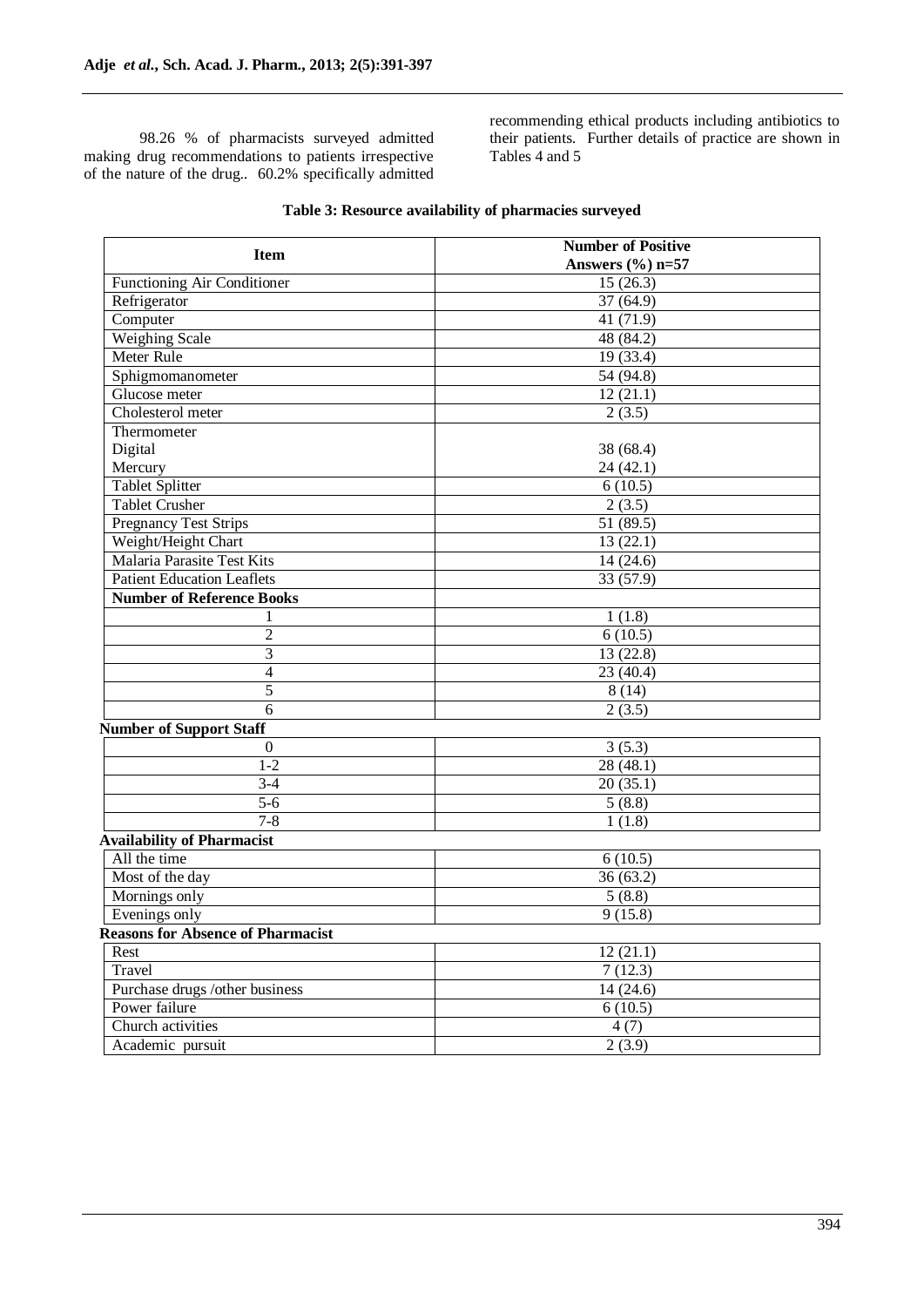| <b>Item</b>                   | <b>Government Hospital</b> | <b>Private Clinic</b> |  |
|-------------------------------|----------------------------|-----------------------|--|
|                               | No. $%$                    | No. $%$               |  |
| Prescription per day          |                            |                       |  |
| 1-10                          | 12(21.1)                   | 7(12.2)               |  |
| $11-20$                       | 9(15.8)                    | 4(7)                  |  |
| More than 20                  | 4(7)                       | 5(8.8)                |  |
| Few prescriptions per month   | 5(8.8)                     | 5(8.8)                |  |
| Occasionally                  | 24(42.1)                   | 20(35.1)              |  |
| Never received a prescription | $18^{\circ}$               | 11 (19.3)             |  |

#### **Table 4: Practice Details of Pharmacists**

|  | Table 5 Administration of Injections by pharmacists |  |  |
|--|-----------------------------------------------------|--|--|
|--|-----------------------------------------------------|--|--|

| Route         | <b>Frequency</b> |              |                       |           |              |
|---------------|------------------|--------------|-----------------------|-----------|--------------|
|               | Very often       | <b>Often</b> | Sometimes No. $(\% )$ | Rarely    | <b>Never</b> |
|               | No. (%)          | No. (%)      |                       | No. (%)   | No. (%)      |
| Intramuscular | 4(7)             | 4(7)         | 16 (28.1)             | 18 (31.6) | 15 (26.4)    |
| TV.           | (0)              | 4 (7)        | 3(5.3)                | 14 (24.6) | 37(63.2)     |

## **DISCUSSION**

The demographic profile of pharmacies surveyed is consistent with the average profile in other developing countries. For instance, in Saudi Arabia nearly ninety percent of community pharmacists possess only the basic pharmacy qualification and in Ghana urban predominance is a notable feature of community pharmacy practice[8-9] . In this study, nearly three quarters of the pharmacists had no additional qualification. This might be an indication of a need for community pharmacists to go beyond focusing on the business aspects of the practice to build capacity through acquiring additional training in order to continue to remain relevant to society.

Pharmacy is an information intensive discipline therefore community pharmacists require training in use of computer and information technology [10]. This also applies to our survey population. On a scale of 1-5, average scores were all below the midpoint of 3 in most areas of computer use relevant to pharmacy practice.

In most developed countries, compulsory presence of a pharmacist is the norm whenever the pharmacy is opened to the public [11-13]. The situation is however different in developing countries despite legislation to that effect. Empirical observation seems to support the claim that in many cases professional staff are not available in the pharmacy and dispensing functions are left to shop attendants and sales people, many of whom lack formal training in drug use  $[14-15]$ . In this study however, majority of the pharmacists claimed that they were available in their pharmacies most of the day. Only about one fifth admitted that they may be absent from the pharmacy for parts of the day. Going out to source for drugs as well as taking time out to rest were the most frequent reasons given by pharmacists for absence from their premises.

Daily sales turnover was generally low ranging between 5000 naira(35 U S dollars) to above 40000 naira(less than U S 300 dollars). Low daily sales could encourage sharp practices in a bid to survive the current harsh economic situation in many countries. However there is a possibility that respondents may have understated their daily sales volume. In fact about 14% of pharmacists surveyed refused to divulge information about their daily sales volume despite assurances of confidentiality. There is a need for professionals to imbibe the research culture and volunteer information freely.

Resource availability profile has serious implications on the pattern of practice Most pharmacists in the study had equipment to measure blood pressure, check body temperature, weigh patients, and provide some form of patient education. However many of them lacked necessary equipments required to measure body mass index, screen for diabetes, malaria and high cholesterol levels. Also tools that could facilitate more accurate dosing e.g. oral dispensing syringe, tablet cutter and tablet crusher were absent in most pharmacies.

Stocking of quality medications from approved and legitimate sources is one of the principal safeguards against fake and substandard drugs[16]. The fact that almost half of pharmacists admitted that the unregulated drug markets were a major source of medications that they stock and the belief that the drug markets play a vital role in their ability to source variety of drugs at competitive prices emphasizes the need for urgent action to be taken to define and sanitize the drug distribution channel so as to reduce to the barest minimum dependence of registered pharmacists on illegal unregulated sources for their drug supplies.

Inter-professional disputes arising from mutual suspicion are rife in many developing countries [17].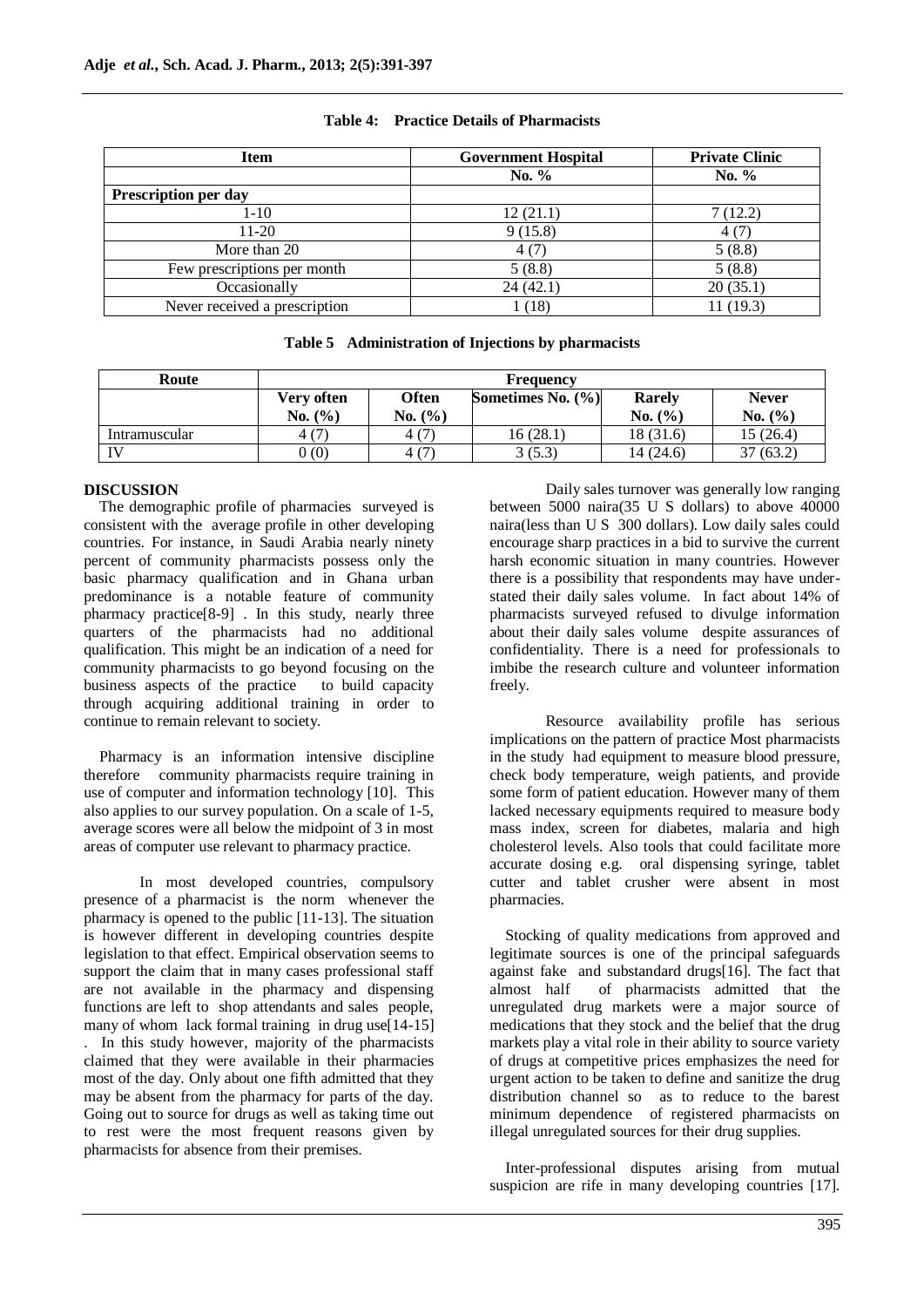This study shows that pharmacists are indeed involved in some "unethical" practices consisting mainly of making prescription drug recommendations and administration of injections. However the practice of administering injections is not as widespread among pharmacists as suggested by anecdotal reports. In one study measuring the prevalence of injection induced sciatic nerve injury among children, more than half of such injuries were found to have been caused by injections given by "dispensing chemists" [18]. While "chemist" in this context could mean any one of the thousands of unregistered drug shops, it could also refer to registered pharmaceutical premises. Our study however shows that majority of community pharmacists do not administer injections routinely and nearly half do not administer injections at all. Only a minority believed that administering injections is indispensable to having a successful practice.

It is important to balance these findings about " unethical" practices with the finding that for majority of community pharmacists prescription only come in occasionally form government hospitals and even less frequently from private clinics in their vicinity . Even more disheartening is the fact that about one fifth of community pharmacists surveyed claimed that they had never ever received a prescription from a private hospital or clinic. These challenges must be urgently addressed in order to protect the health of the public and harness the promising potential of community pharmacists to deliver easily accessible public health services.

#### **CONCLUSION/RECOMMENDATIONS**

Apart dispensing medications, community pharmacists are involved in health promotion activities . Pharmacists are also involved in making prescription drug recommendations to patients and to a much lesser extent, administration of injections. Pharmacist's involvement in activities beyond their scope of training could pose a threat to public health. Factors contributing to this situation should be urgently addressed so that the unique strengths of pharmacies could be more effectively deployed to improve health and well being and ensure public safety.

#### **ETHICAL APPROVAL**

This study was carried out among community pharmacists. To the best of our knowledge, a human research ethics committee for non hospital- based study does not exist in our environment. Therefore, institutional approval and written consent of participating pharmacists was obtained. We believe that this is sufficient for a questionnaire- based noninvasive survey that we carried out.

#### **REFERENCES**

1. Anderson S; Making Medicines-A brief history of pharmacy and pharmaceuticals. 1<sup>st</sup>

edition, The Pharmaceutical Press, London, 2005.

- 2. Adenika FB; Pharmacy in Nigeria Panpharm Ltd., Lagos Nigeria, 1998.
- 3. Board of pharmacy specialties Current Specialties. Available from http.//www [info@bps.web.org.](mailto:info@bps.web.org)
- 4. Department of Health; Pharmacy in EnglandBuilding Strengths-Delivering the future. Available from http/wwwdh.gov.uk
- 5. Knapp KK, Paavola FG, Maine LL, Sorofman E, Politzer RM; Availability of primary care provider and pharmacists in tnhe united states. J Am Pham Assoc., 1999, 39: 127-135.
- 6. Boardman H, Lewis M, Trinder P, Rajaratnam G, Croft P; Use Of Community Pharmacies: a Population-based Survey. Journal of Public Health, 2005, 27(3): 254-262.
- 7. Agbaje J; Pharmacy Practice: Monitoring and Control. Nig J of Pharmacy, 1998; 29(1): 25- 29.
- 8. Al Hassan M I; A look at community pharmacy practice in Saudi Arabia. Research Journal of Medical Sciences, 2009; 3 (3): 111- 114.
- 9. Smith F; Community pharmacy in Ghana: Enhancing the contribution to Primary Health Care. Health Policy and Planning, 2004; 19 (4): 234-241.
- 10. Balen RM and Jewesson PJ; Pharmacists Computer skills and Needs Assessment Survey J Med Internet Res 2004: 66(1) : e11
- 11. Parmar S; Community pharmacy practice in the United States and Kenya- Comparison. Diabetes in Control 2008, Issue 406, Available from http// www diabetes in control.com.
- 12. Iguchi S, Ohnishi M, Nishiyanma T Hosonack, Umezawa C; Community Pharmacy Practice in Japan - Results of a Survey. J of Clin Pharm. Ther., 1998; (3) 233-237.
- 13. Foppe vann mil JW, Martin Schulz; A review of pharmaceutical care in community pharmacy in Europe. Harvard Health Policy Review. 2006; 7(1):155-161.
- 14. Toklu HZ, Akici A, Oktay S, Cali S, Sezen SF, Keyer-Uysal M; The practice of community pharmacists in Turkey. Marmura Pharm J., 2010; 14: 53-60.
- 15. Basak SC, Sathyanarayana D; Community Pharmacy practice in India-Past, Present and Future Southern Med Review, 2009; 2 (1):11- 14
- 16. Pecoul B, Chirac P, Trouiller P, Pinel J; Access to essential drugs in poor countries: a lost battle? J Am Med Assoc., 1999; 281(4): 361-367.
- 17. Amidi S, Ajamee HR, Sadeghi M, Yourshalmi P, Gharehjeh AM; Dispensing drugs without prescription and treating patients by pharmacy